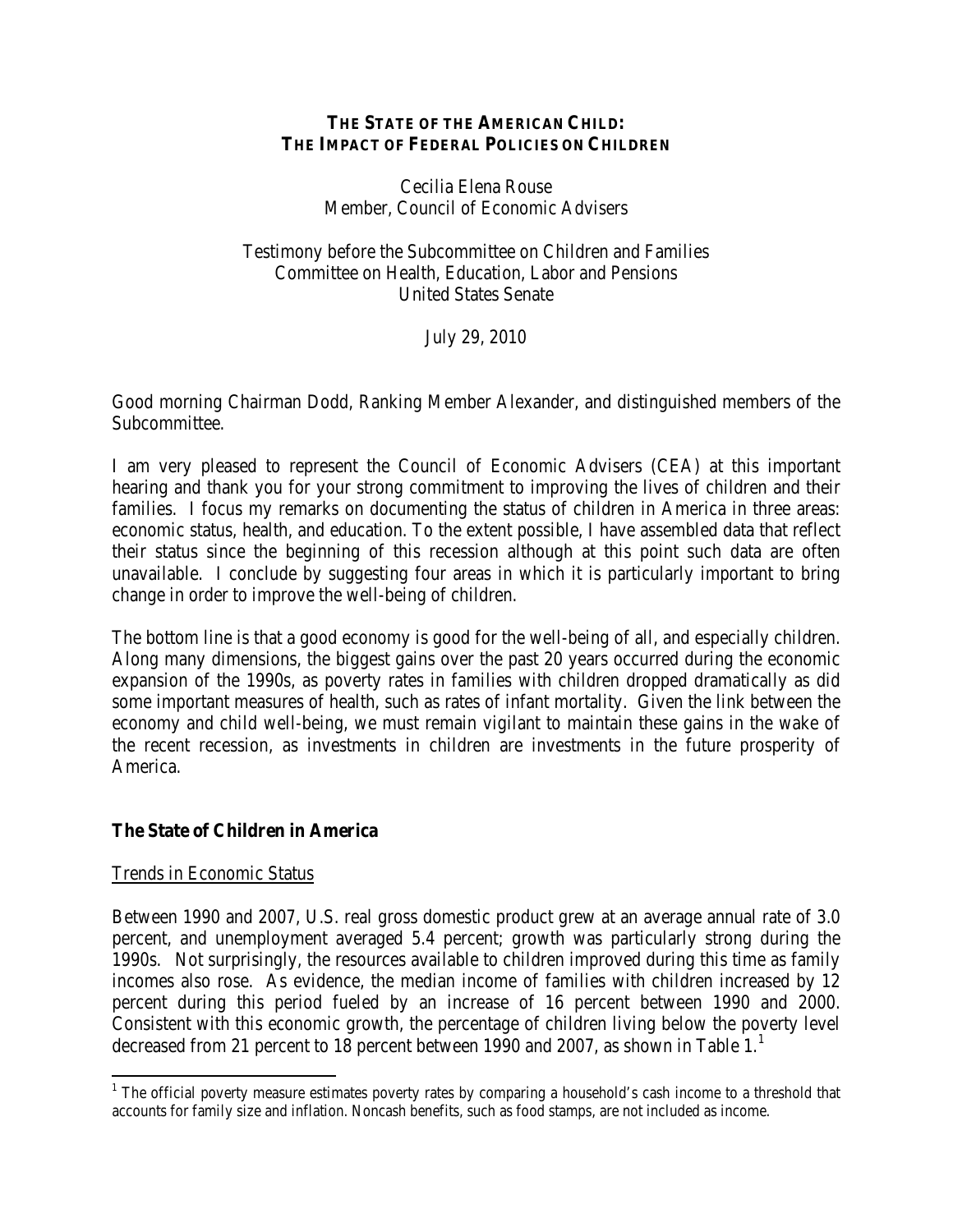Unfortunately, the recent recession has had a negative impact on this progress. In 2008, the median income for families with children decreased by 2.3 percent from the previous year and the percentage of children living in poverty increased to 19 percent. Moreover, 8.5 percent of children (over 6 million) lived in extreme poverty (defined as having family income less than 50 percent of the poverty threshold). The percentage of children in food-insecure households jumped to 22.5 percent in 2008, up from 16.9 percent in 2007, and is the highest percentage since data collection began in 1995.<sup>[2](#page-1-0)</sup> According to the *2010 KIDS COUNT Data Book* recently released by the Annie E. Casey Foundation, most experts expect the child poverty rate to increase significantly over the next several years.<sup>[3](#page-1-1)</sup>

#### Trends in Child Health

 $\overline{\phantom{0}}$ 

Before the recession the U.S. had also witnessed improvements in child health along many dimensions. For example, the rate of infant mortality – which serves as an important indicator of the health of a nation as it reflects a number of other measures, including maternal health, quality of healthcare, and socioeconomic conditions – decreased from 9.2 infant deaths per 1,000 live births in 1990 to 6.7 in 2007. Similarly, the proportion of children covered by health insurance increased from 87 percent in 1990 to 89 percent in 2007 (see Table 1).

Progress has also been made in reducing the impact of environmental hazards, such as lead poisoning and unsafe drinking water, on child health over the past two decades. Lead poisoning can cause a multitude of health problems from learning disabilities and behavioral problems to seizures, coma, and death. Young children and children living below the poverty line in older housing are particularly at risk. Fortunately, blood lead levels have decreased in recent decades; for example, the percentage of young children (ages 1-5) with more than 10 micrograms of lead per deciliter of blood dropped from 8.6 percent between 1988 and 1991 to 1.4 percent between 1999 and 200[4](#page-1-2).<sup>4</sup> Access to safe drinking water is another important environmental measure of health since children are especially sensitive to certain contaminants in drinking water, which have the potential to cause illness, developmental disorders, and cancer. The positive news is that the percentage of children served by community water systems that did not meet all applicable health-based drinking water standards has dropped from 18 percent in 1993 to 6 percent in 2008, although estimates have fluctuated during that time period.

While there has been some progress in terms of child health over the past 20 years, trends in the area of childhood diseases offer a more mixed picture. The most common chronic disease among children is dental caries (cavities). And, the percentage of children (ages 5-17) with untreated cavities has declined from 24.3 percent in the late 1980s and early 1990s to 16.3 percent in more recent years. In contrast, the prevalence of asthma, another very common chronic childhood disease, increased in past decades (1980s and 1990s). More recent data show that in 2008, 9.5 percent of children (under 18) had asthma, an increase from 8.8 percent in 2001.

<span id="page-1-0"></span> $2<sup>2</sup>$  A household is defined as "food-insecure" if it was unable at times to acquire adequate food for active, healthy living for all household members due to insufficient money or other resources for food.<br><sup>3</sup> Annie E. Casey Foundation. 2010 KIDS COUNT Data Book: State Profiles of Child Well-Being. 2010.

<span id="page-1-1"></span>

<span id="page-1-2"></span><sup>&</sup>lt;sup>4</sup> Jones, Robert L., et al. "Trends in Blood Lead Levels and Blood Lead Testing Among U.S. Children Aged 1 to 5 Years, 1988-2004." *Pediatrics* (March 2009): E376-85.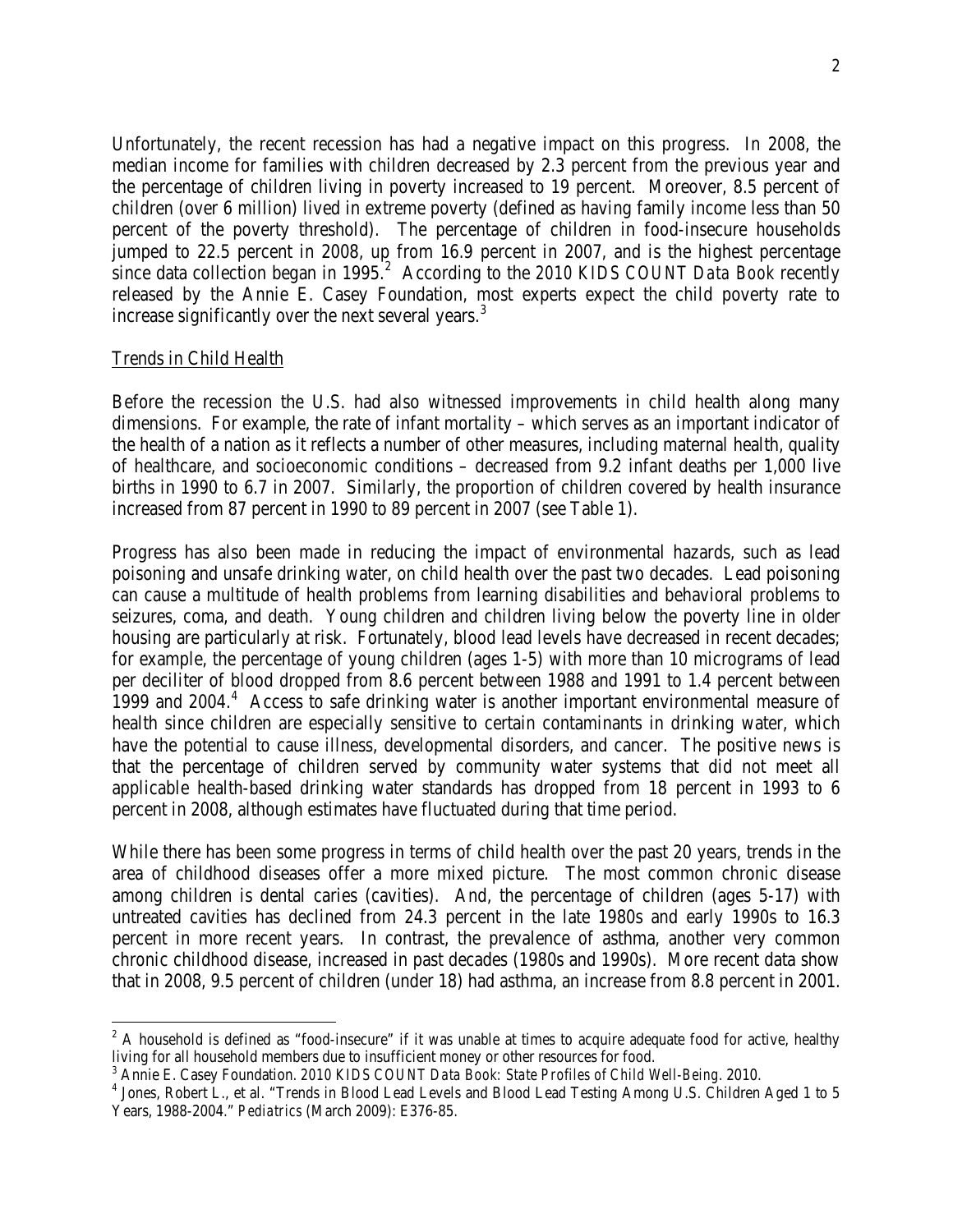Asthma is a major cause of childhood disability and can be very burdensome in terms of both medical and indirect costs. For example, in 2003, 12.8 million school days were missed due to asthma among those who reported at least one asthma attack in the previous year.<sup>[5](#page-2-0)</sup> In addition, even after controlling for higher asthma prevalence, minority children have much greater rates of adverse outcomes, which include emergency department visits, hospitalizations, and death. [6](#page-2-1)

Depression is another important medical condition with 8.3 percent of youth (ages 12-17) reporting at least one "major depressive episode" in the past year in 2008. Depression negatively impacts development and well-being of adolescents; however, not all youth are affected equally.<sup>[7](#page-2-2)</sup> For example, in 2008, female adolescents were almost three times as likely as males to have had a major depressive episode in the past year. The prevalence of this condition among all youth has not changed in recent years.

Most importantly, the rate of childhood obesity has increased significantly from the past. Child obesity is defined as a body mass index (BMI) at or above the  $95<sup>th</sup>$  percentile for children of the same age and sex. In the second half of the 1970s, 5.5 percent of children (ages 2-19) were considered obese. This proportion increased to 17 percent of children in the most recent data available (2007-2008). When including overweight children (with a BMI between the  $85<sup>th</sup>$  and  $94<sup>th</sup>$  percentiles), this number nearly doubles to 32 percent.<sup>[8](#page-2-3)</sup> Childhood obesity has been associated with a variety of immediate and future health problems including high cholesterol and high blood pressure, both risk factors for cardiovascular disease, as well as asthma, diabetes, and psychological stress such as low self-esteem.

Researchers estimate that direct medical costs for children with elevated BMI are estimated to be \$3 billion per year.<sup>[9](#page-2-4)</sup> In addition, many of the future health problems stem from the fact that obese children are more likely to become obese adults. And, obesity across all age groups is costly in terms of both direct medical costs and indirect costs that arise from losses in productivity, absenteeism, and premature death. Estimates suggest that obesity is responsible for almost [10](#page-2-5) percent of total annual medical expenditures, or about \$147 billion per year in 2008.<sup>10</sup> Another study found that between 1987 and 2001, increases in the proportion of, and spending on, obese people relative to people of normal weight account for 27 percent of the rise in

l

<span id="page-2-0"></span><sup>5</sup> Akinbami, Lara J. "The State of Childhood Asthma, United States, 1980-2005." *Advance Data from Vital and Health Statistics*, no. 381 (2006). Hyattsville, MD: National Center for Health Statistics.

<span id="page-2-1"></span><sup>6</sup> Akinbami, Lara J., et al. "Status of Childhood Asthma in the United States, 1980-2007." *Pediatrics*, American Academy of Pediatrics (March 2009): S131-45.<br><sup>7</sup> Federal Interagency Forum on Child and Family Statistics. *America's Children in Brief: Key National Indicators of* 

<span id="page-2-2"></span>*Well-Being*, 2010. Washington, DC: U.S. Government Printing Office. July 2010.<br><sup>8</sup> Ogden, Cynthia L., et al. "Prevalence of High Body Mass Index in U.S. Children and Adolescents, 2007-2008."

<span id="page-2-4"></span><span id="page-2-3"></span>*Journal of American Medical Assocation 303, no. 3 (2010): 242-49.*<br><sup>9</sup> Trasande, Leonardo, and Samprit Chatterjee. "Corrigendum: The Impact of Obesity on Health Service Utilization and Costs in Childhood." *Obesity* 17, no. 9 (2009): 1473.<br><sup>10</sup> Finkelstein, Eric A., et al. "Annual Medical Spending Attributable to Obesity: Payer- and Service-Specific

<span id="page-2-5"></span>Estimates." *Health Affairs* (2009): W822-31.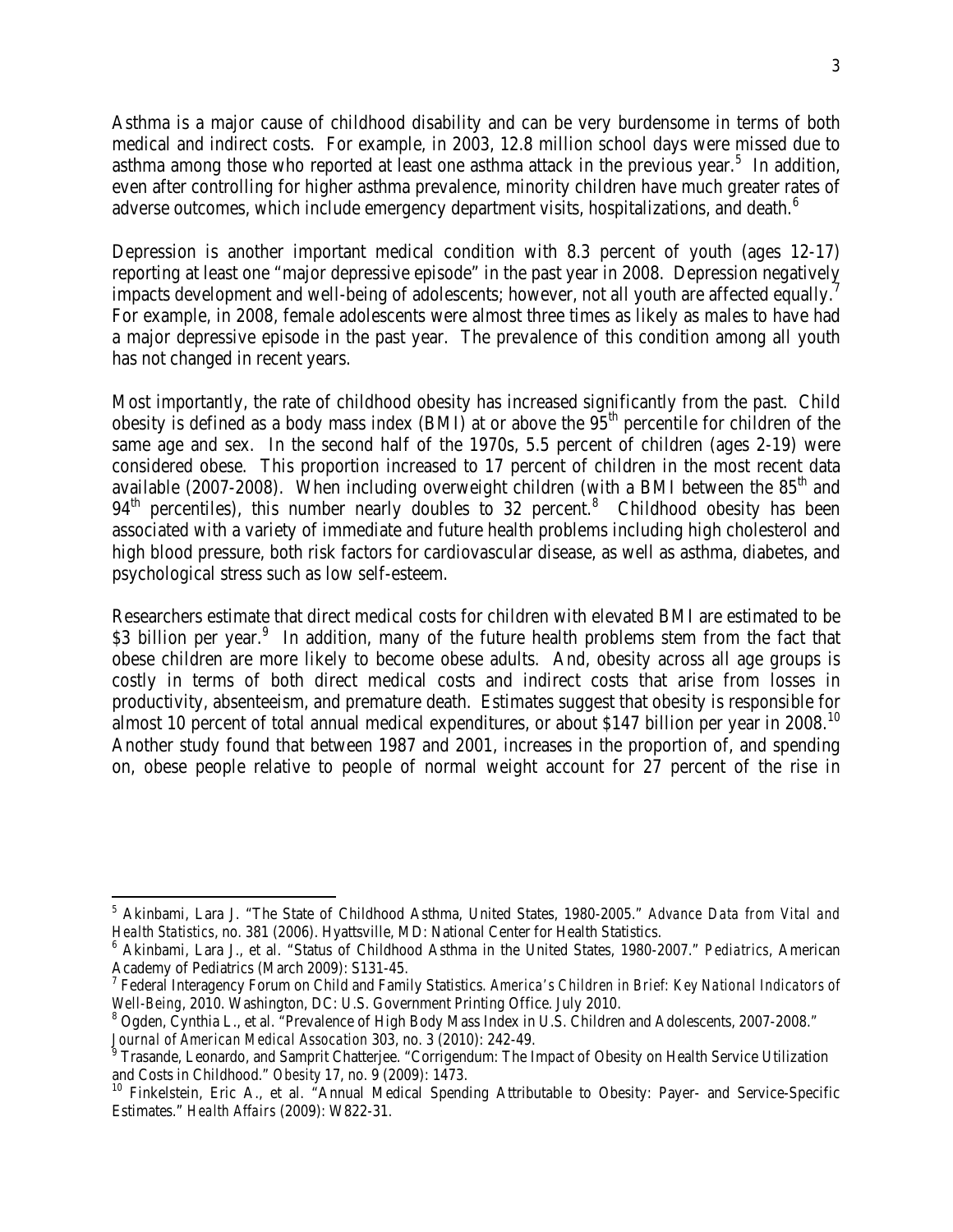inflation-adjusted per capita spending.<sup>11</sup> Conservative estimates find that the direct medical costs of obesity are similar in magnitude to those associated with smoking.<sup>12</sup>

#### Trends in Education

 $\overline{\phantom{0}}$ 

Along some dimensions U.S. student achievement has improved over the past 30 years, particularly as measured by the National Assessment of Education Progress (NAEP), the Nation's Report Card. For example, as shown in Figure 1, the performance of 9-year-olds (who are typically enrolled in 4th grade) and 13-year-olds (typically 8th grade) improved in mathematics between 1978 and 2008. Nearly three-quarters of 13-year-olds in 2008 scored above the 1978 median, with similar gains throughout the distribution. The performance of 17 year-olds (typically 12th graders) has also improved, although the gain was smaller.

Despite this progress, the level of achievement is not nearly as impressive. In the most recent tests, only 32 percent of 8th graders were proficient in reading and only 34 percent in math, where a student is deemed "proficient" if he or she demonstrates age- or grade-appropriate competency over challenging subject matter and shows an ability to apply knowledge to real-world situations.<sup>[13](#page-3-2)</sup>

This low level of attainment, which is observed at both the secondary and post-secondary levels, is underscored in international comparisons. Among the cohort born between 1943 and 1952 (that largely completed its education by the late 1970s), the U.S. has the highest percentage with at least a bachelor's degree (or the equivalent) compared to other developed nations. However, that percentage has not grown in the U.S. while increasing substantially in other countries. The OECD data suggest that only 40 percent of Americans born between 1973 and 1982 have completed associate's degrees or better which is lower than that in eleven other countries (led by Canada and Korea, where up to 56 percent completed some postsecondary degree or extended certificate program).<sup>[14](#page-3-3)</sup> High school graduation rates show a similar pattern as the U.S. has slipped from the top to the middle in recent cohorts.

These relatively low rates of educational attainment have costs to both the individual and to society. As one example, individuals who have not graduated from high school earn less than those with a high school degree and are significantly less likely to be employed at a stable fulltime job or one that pays benefits much less at all. As a result of their relatively poorer labor market prospects, these workers contribute less in taxes and are more likely to draw on public assistance. By one estimate, high school dropouts earn approximately \$300,000 less over their

<span id="page-3-0"></span><sup>&</sup>lt;sup>11</sup> Thorpe, Kenneth E., et al. "Trends: The Impact of Obesity on Rising Medical Spending." *Health Affairs* (2004):

<span id="page-3-1"></span>W4-480-6.<br><sup>12</sup> Stein, Cynthia J., and Graham A. Colditz. "The Epidemic of Obesity." *Journal of Clinical Endocrinology & Metabolism* (2004): 2522-25.

<span id="page-3-2"></span><sup>&</sup>lt;sup>13</sup> National Assessment of Educational Progress. "The Nation's Report Card: Grade 8 National Math and Reading Achievement Levels." 2009.

<span id="page-3-3"></span> $14$  Organisation for Economic and Co-operation and Development. "Education at a Glance." 2009.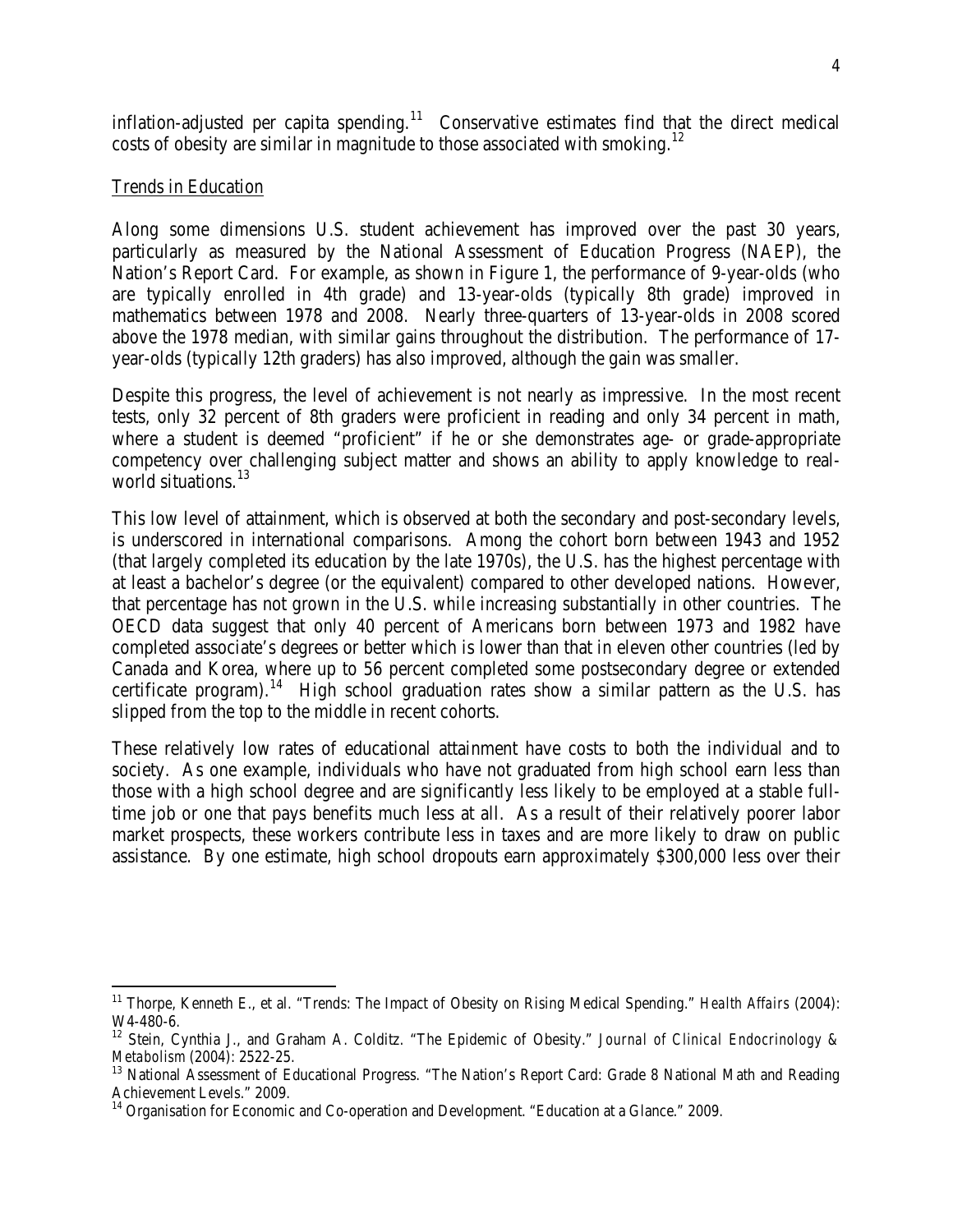lifetime than high school graduates (with no further education and in present discounted value terms) and contribute about  $$70,000$  less in taxes.<sup>[15](#page-4-0)</sup>

And so there is work to be done to strengthen the education and training of American workers and as we do so, it is important to emphasize that the task of improving later educational outcomes begins before elementary school. School readiness which involves both cognitive skills – as measured by vocabulary size, complexity of spoken language, and basic counting – and social and emotional skills – such as the ability to follow directions and self-regulate – is critical to later educational and labor market success. Children who arrive at kindergarten without these skills lack the foundation on which later learning will build. And yet relatively recent research indicates that as many as 45 percent of entering kindergarteners are ill-prepared to succeed in school.<sup>[16](#page-4-1)</sup> Because investments in the youngest members of U.S. society generate better-prepared students and healthier workers that earn higher wages, economists have estimated that the long-run benefits outweigh the costs of a high-quality pre-school. Steven W. Barnett and Leonard N. Masse estimate that a dollar investment in one program produced \$2.50 in long-run savings for taxpayers.[17](#page-4-2) James Heckman, Nobel Laureate in Economics, and his colleagues estimated even higher savings of \$7 from another program.<sup>[18](#page-4-3)</sup>

## **The Impact of Family Circumstances on Child Well-Being and Implications for the Impact of the Recession on Children**

A vast academic literature has attempted to explain the role of family economic resources on child well-being and has generally found that children from more advantaged families have better outcomes than those from less advantaged backgrounds. Children from wealthier families have higher educational attainment, are healthier, and are more likely to go on to have successful labor market outcomes than their poorer counterparts.

More specifically, studies have found that income is associated with a number of educationrelated outcomes such as a child's cognitive abilities and school achievement. One study found that children in families with incomes below 50 percent of the poverty line scored significantly lower on a set of cognitive tests than children in families with incomes at 150-200 percent of the poverty line.<sup>[19](#page-4-4)</sup> Another study estimated that on average, children who had experienced poverty during some or all of their adolescence completed between 1.0 and 1.75 fewer years of schooling

l

<span id="page-4-0"></span><sup>&</sup>lt;sup>15</sup> The figures in the text have been inflated to 2009 dollars. Rouse, Cecilia E. "Consequences for the Labor Market." In *The Price We Pay: Economic and Social Consequences of Inadequate Education*, edited by Clive Belfield & Henry M. Levin, pp. 99-124. Washington, DC: Brookings Institution Press, 2007.

<span id="page-4-1"></span><sup>&</sup>lt;sup>16</sup> Hair, Eliabeth, et al. "Children's School Readiness in the ECLS-K: Predictions to Academic, Health, and Social Outcomes in First Grade." *Early Childhood Research Quarterly* 21, no. 4 (2006): 431-54. <sup>17</sup> Barnett, W. Steven, and Leonard N. Masse. "Comparative Benefit-Cost Analysis of the Abecedarian Program and

<span id="page-4-2"></span>Its Policy Implications." *Economics of Education Review* 26, no. 1 (2007): 113-25.<br><sup>18</sup> Heckman, James J., et al. "The Rate of Return to the High/Scope Perry Preschool Program." Mimeo, University

<span id="page-4-3"></span>of Chicago. April 2009.

<span id="page-4-4"></span><sup>&</sup>lt;sup>19</sup> Smith, Judith R., Jeanne Brooks-Gunn, and Pamela K. Klebanov. "The Consequences of Living in Poverty for Young Children's Cognitive and Verbal Ability and Early School Achievement." In *Consequences of Growing Up Poor,* edited by Greg J. Duncan and Jeanne Brooks-Gunn, pp. 132-39. New York: Russell Sage Foundation, 1997.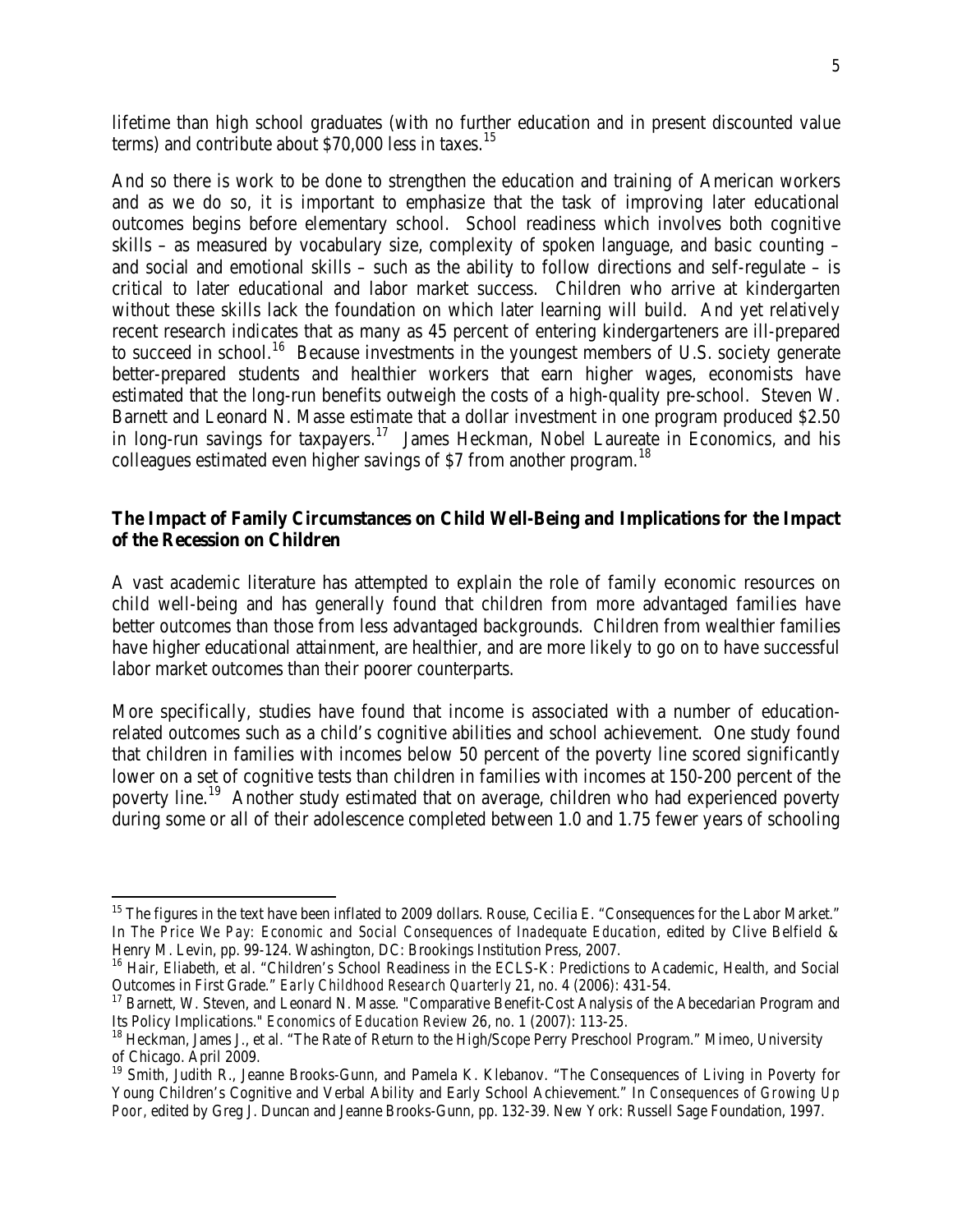than children who had not.<sup>[20](#page-5-0)</sup> Similarly, proficiency rates on the NAEP assessments are much lower for those whose family incomes make them eligible for a free or reduced-price lunch, as shown in Figure 2. The low achievement in these subgroups is also reflected in low attainment as measured by high school completion, college enrollment, and college completion.

There is a similar relationship between family circumstances and health outcomes. For example, researchers in one study that controlled for maternal education and family structure found that children in families facing long-term poverty had more behavioral problems than children who had never dealt with poverty.<sup>[21](#page-5-1)</sup> In another, average blood lead levels were found to be 60 percent higher for children (ages 1-5) in lower-income families than for those in higher-income families.<sup>[22](#page-5-2)</sup> Similarly, poverty remains a significant factor in the prevalence of cavities with 26 percent of children in poverty having untreated cavities compared to just 11.8 percent of children with family incomes at or above 200 percent of the poverty threshold.

Given the relationship between family circumstances and child well-being, of great concern is the impact of the current recession on children. Since December 2007, total private employment decreased by 7.9 million, and the current unemployment rate remains unacceptably high at 9.5 percent. Children have also been adversely affected as the percentage of children living in a household with at least one unemployed parent more than doubled between 2007 and 2009 such that now 1 in 10 children live in a household with at least one unemployed adult (see Figure 3). Further, over two million homes were foreclosed in 2008 and the number of people in families that were homeless rose by 9 percent that year. According to one study, more than 450 school districts had an increase of at least 25 percent in the number of homeless students between the 2006-2007 and 2007-2008 school years.<sup>[23](#page-5-3)</sup> In the 2008-2009 school year, the U.S. Department of Education reported a 20 percent increase in the number of homeless students.<sup>[24](#page-5-4)</sup>

While it is too early to know for certain the impact of this recession on children, by all expectations, it will set us back. Homeless children are, generally speaking, more likely to suffer from health and mental health problems and to perform poorly in school, than children in stable housing.<sup>25</sup> Job loss not only affects the workers who lost their jobs, but also has a lasting impact on their children. In one important study, economists followed the lives of children whose fathers lost their jobs due to plant closings and those whose fathers had not been displaced. The researchers found that, as adults, the annual earnings of children whose fathers had been displaced were 9 percent lower than those whose fathers had not been displaced; they were also three percentage points more likely to ever receive public assistance.<sup>[26](#page-5-6)</sup>

 $\overline{\phantom{0}}$ 

<span id="page-5-0"></span><sup>20</sup> Teachman, J.D., et al. "Poverty during Adolescence and Subsequent Educational Attainment." In *Consequences of Growing Up Poor,* edited by Greg J. Duncan and Jeanne Brooks-Gunn, pp. 382-418. New York: Russell Sage Foundation, 1997.

<span id="page-5-1"></span><sup>&</sup>lt;sup>21</sup> Duncan, Greg. J., Jeanne Brooks-Gunn, and Pamela K. Klebanov. "Economic Deprivation and Early-Childhood

<span id="page-5-3"></span>

<span id="page-5-2"></span>Development." *Child Development* 65 (1994): 296-318.<br><sup>22</sup> Jones (2009).<br><sup>23</sup> Duffield, Barbara and Phillip Lovell. "The Economic Crisis Hits Home: The Unfolding Increase in Child & Youth<br>Homelessness." National Associatio

<span id="page-5-4"></span><sup>&</sup>lt;sup>24</sup> United States Interagency Council on Homelessness. "Opening Doors: Federal Strategic Plan to Prevent and End Homelessness." 2010.<br><sup>25</sup> Duffield and Lovell (2008).

<span id="page-5-6"></span><span id="page-5-5"></span><sup>&</sup>lt;sup>26</sup> Oreopolous, Philip, Marianne Page, and Ann H. Stevens. "The Intergenerational Effects of Worker Displacement." Working Paper 11587. Cambridge, MA: National Bureau of Economic Research (August 2005).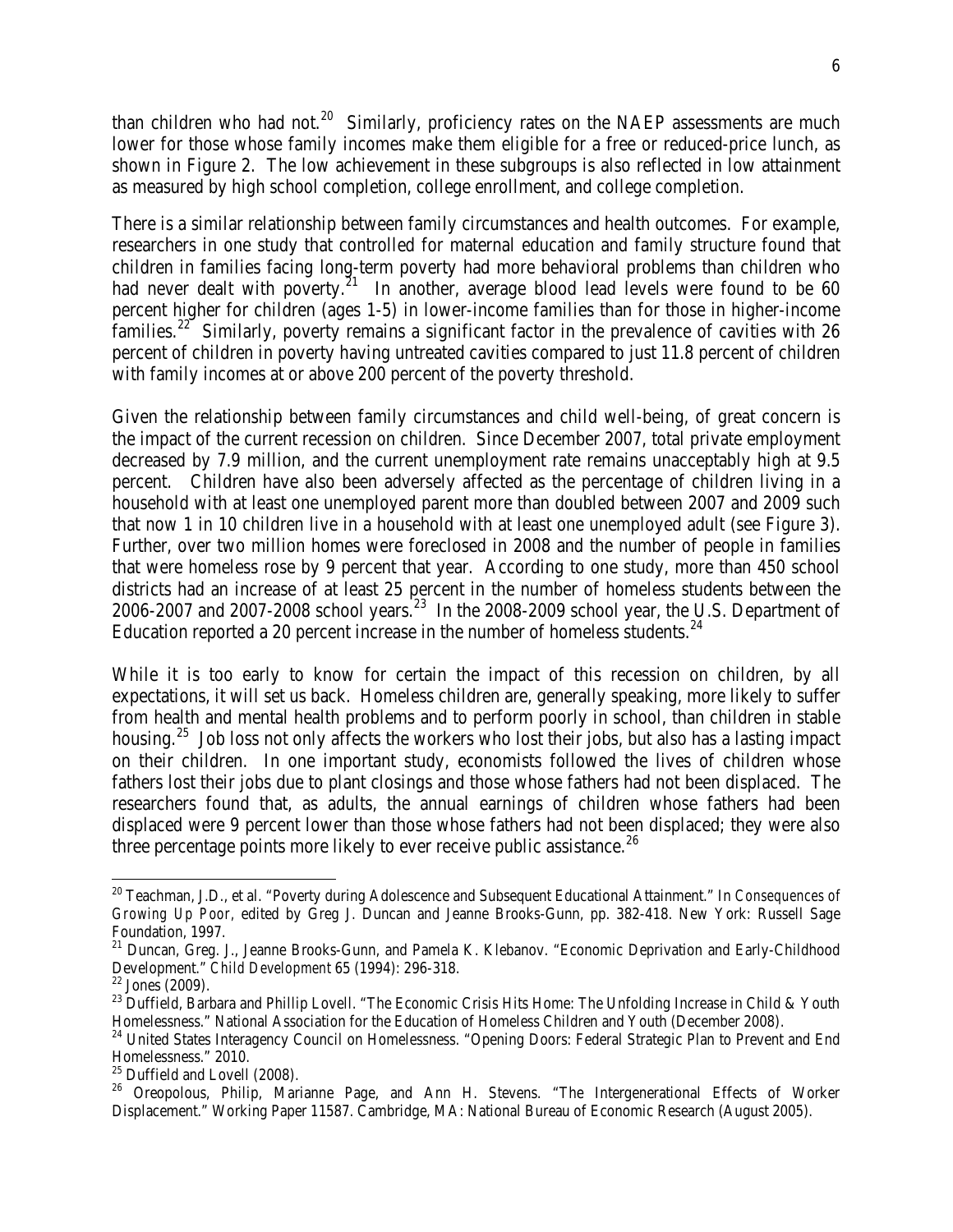The recession also has had a negative impact on older youth: the unemployment rate for youth (ages 16-24) was 18.2 percent last month, nearly double the national unemployment rate. This weak labor market will likely adversely impact their future labor market outcomes as well. One study found that students who graduated during a recession experienced persistent lower wages than those who graduated during better times.<sup>27</sup> Specifically, a 1 percentage point increase in the national unemployment rate decreased initial wages by 6 percent. Even ten years after graduation, the wage loss was still present at 4 percent. I note that this difficulty that young adults are having gaining exposure to the world of work, is one reason that the President has joined with Members of Congress to support funding for summer youth employment.

Given the current length of this recession, it is important to look not only at impacts of transitory poverty but also at the impact of longer-term poverty on child well-being. Persistent poverty status affects a plethora of outcomes, ranging from adult earnings to criminal behavior to health. Researchers estimate that the total difference in lifetime earnings between children who lived in persistent poverty and children who did not amounts to about 1.3 percent of 2008 GDP. $^{28}$  $^{28}$  $^{28}$ Children living in poverty are more likely to be involved in criminal activity, which will cost society at least \$170 billion annually. And due to the incidence of poor health in poorer children, direct expenditures on health care are estimated to cost an additional \$22 billion a year.

While family income plays a big role in these adverse outcomes, there are also indirect channels through which the recession will affect children. For example, one study found that job loss is associated with increased divorce rates.<sup>[29](#page-6-2)</sup> Children in unstable families have poorer school performance and increased behavioral problems, and unemployment can also cause stress for parents, which can affect their behavior with their children.<sup>[30](#page-6-3)</sup> This, in turn, can affect children's emotional adjustment.<sup>[31](#page-6-4)</sup>

Finally, it is important to highlight one indicator of child well-being that, thanks to the Federal government, has not suffered during the recession health insurance coverage for children. Given that over one-half of Americans obtain their health insurance through their employer, hard economic times can bring increases in the numbers of children without health insurance coverage. Not surprisingly, the proportion of children covered by private health insurance has continued to decrease since the start of the recession. Fortunately, the increase in the proportion of children covered by public health insurance more than compensated for the decline in private insurance. According to the Census Bureau, about 10 percent of children were without health

l

<span id="page-6-0"></span><sup>&</sup>lt;sup>27</sup> Kahn, Lisa. "The Long-Term Labor Market Consequences of Graduating from College in a Bad Economy." Mimeo, Yale University. August 2009.

<span id="page-6-1"></span><sup>28</sup> Holzer, Harry J., et al. "The Economic Costs of Childhood Poverty in the United States." *Journal of Children and Poverty* 14, no. 1 (2008): 41-61.

<span id="page-6-2"></span><sup>&</sup>lt;sup>29</sup> Charles, Kerwin K., and Melvin Stephens, Jr. "Job Displacement, Disability, and Divorce". Working Paper 8578. Cambridge, MA: National Bureau of Economic Research (November 2001).

<span id="page-6-3"></span><sup>30</sup> Cavanagh, Shannon, and Aletha C. Huston. "Family Instability and Children's Early Problem Behavior." *Social Forces* 85, no. 1 (2006): 551-81; Morris, Pamela, Greg J. Duncan, and Christopher Rodrigues. "Does Money Really Matter? Estimating Impacts of Family Income on Children's Achievement with Data from Random-Assignment Experiments." Unpublished manuscript, Northwestern University (February 2004).

<span id="page-6-4"></span><sup>31</sup> Kalil, Ariel. "Unemployment and job displacement: The impact on families and children." *Ivey Business Journal* (July/August 2005).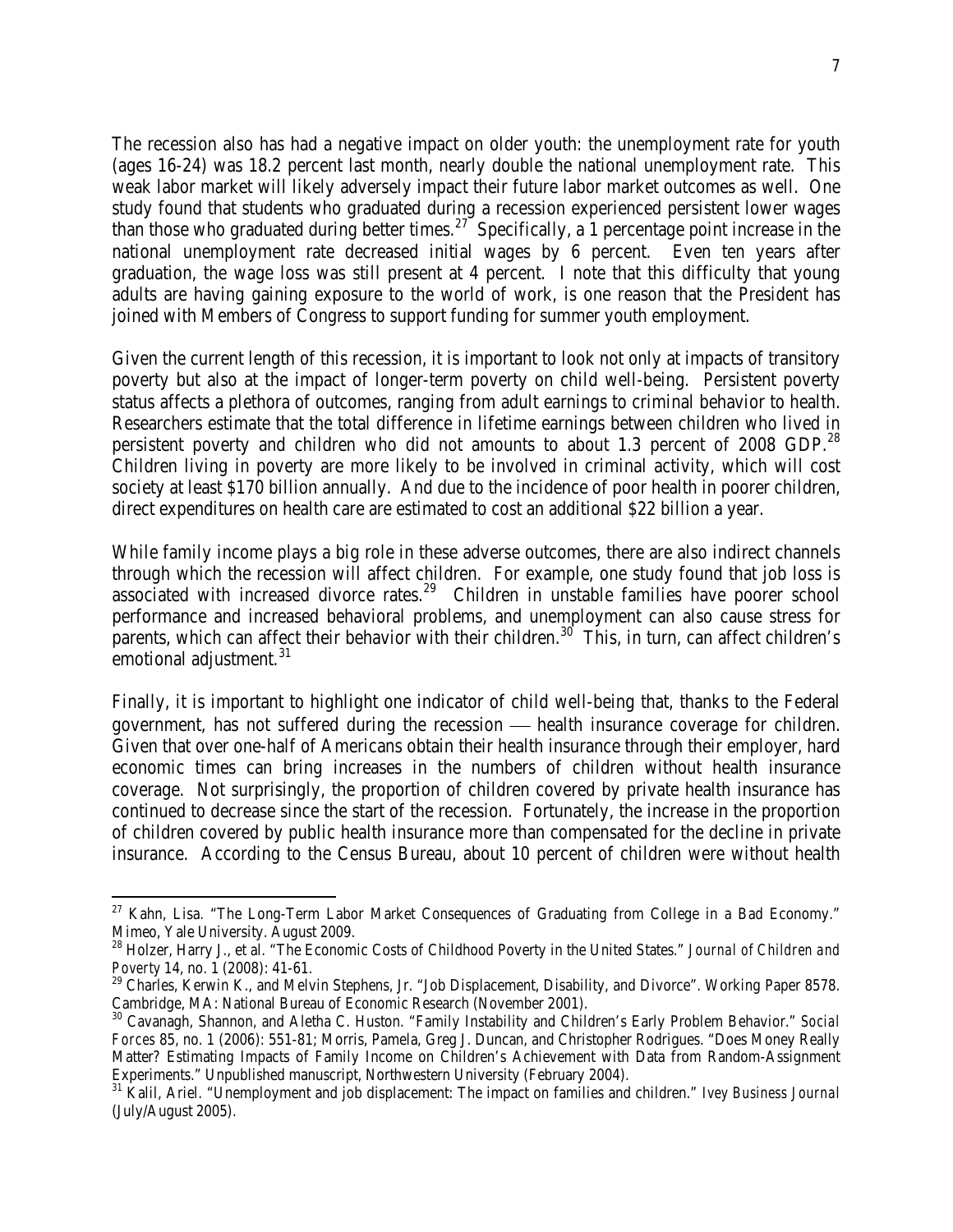insurance in 2008. A more recent estimate from the *National Health Interview Survey* suggests that in 2009, 8.2 percent of children were without health insurance, the lowest level on record. These positive developments will continue as a result of the historic expansion of the Children's Health Insurance Program, which extended coverage to 2.6 million additional children in fiscal year 2009, and the Patient Protection and Affordable Care Act of 2010, which will end limits on pre-existing conditions, extend the period of time during which children can stay on their parents' health insurance, and make health insurance more affordable for all.

## **What Has to Change for Children to do Better?**

Recognizing that my colleagues will speak about many of the Federal government's efforts and several initiatives supported by the Administration, I would like to underscore four general areas that I believe are important for improving the well-being of children.

#### A Speedy Economic Recovery

First, given the importance of family circumstances on child well-being, an important short-run change is a solid and timely economic recovery. The CEA estimates that by the middle of the second quarter of 2010, the American Recovery and Reinvestment Act of 2009 (ARRA) had raised the level of real GDP by 2.7 to 3.2 percent and the level of employment by 2.5 to 3.6 million relative to what they would have been without it.<sup>[32](#page-7-0)</sup> However, unemployment remains at 9.5 percent, and recent economic data indicate that while a recovery is starting to take place, much stronger job gains are needed to put the millions of Americans who have lost their jobs since the start of this recession back to work. This is why the HIRE Act, the jobs tax credit that provides an incentive for small businesses to hire unemployed workers, is so important to this economy, as is extension of unemployment benefits. In addition, the President has continued to call for additional support for small businesses as well as for additional funding to help retain teachers as we head into the next school year. When parents have jobs that provide the resources to put nutritious food on the table and a safe and stable place to live, it is reflected in the wellbeing of their children.

#### A Commitment to Healthy Children

 $\overline{\phantom{0}}$ 

Second, with the alarming increase in childhood obesity and the associated health and economic consequences that ensue, it is important that we find a way to improve nutrition and healthy lifestyles among American children. A notable step is to expand and improve the Federal nutrition program. Two bills currently awaiting floor votes – the Healthy, Hunger-Free Kids Act in the Senate and the Improving Nutrition for America's Children Act in the House – aim to increase children's access to healthier meals by providing additional funds to child nutrition programs, including the National School Lunch Program. The improved child nutrition program will not only assist schools in meeting meal requirements and enrolling eligible children but also support nutrition education in schools to promote healthy eating habits. In addition, the First Lady's *Let's Move!* campaign calls upon everyone who has an effect on children's health (from

<span id="page-7-0"></span><sup>&</sup>lt;sup>32</sup> Council of Economic Advisers. "The Economic Impact of the American Recovery and Reinvestment Act of 2009, Fourth Quarterly Report." July 2010.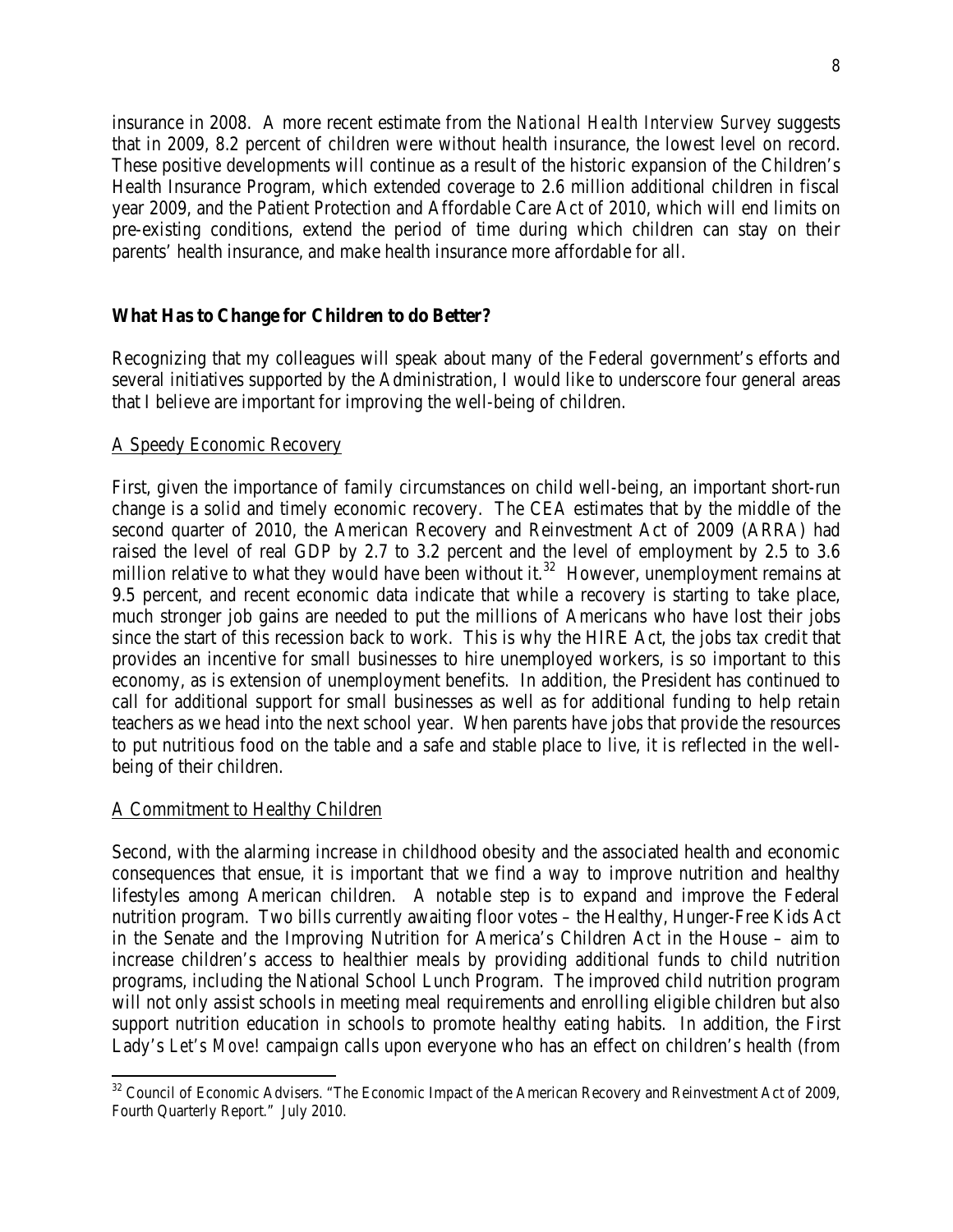parents to teachers to political leaders) to act together to end the epidemic of childhood obesity within a generation. To assist in achieving this goal, a White House Task Force on Childhood Obesity was established by the President and is implementing a series of 70 recommendations.

#### A Commitment to a World-Class Education

Third, the competitiveness of the U.S. economy depends on the productivity of its workers. A growing share of jobs requires workers with greater analytical and interactive skills, which are typically acquired with some post-secondary education. And yet students cannot succeed in post-secondary education and training programs if they are ill-prepared. While the current U.S. education and training system has been shown to provide valuable labor market skills to participants, it could be more effective at encouraging completion and responding to the needs of the labor market. As detailed in the CEA report, "Preparing the Workers of Today for the Jobs of Tomorrow," a comprehensive strategy must include a solid early childhood, elementary, and secondary system that ensures students have strong basic skills; institutions and programs that have goals that are aligned and curricula that are cumulative; close collaboration between training providers and employers to ensure that curricula are aligned with workforce needs; flexible scheduling, appropriate curricula, and financial aid designed to meet the needs of students; and incentives for institutions and programs to continually improve and innovate; and accountability for results.<sup>[33](#page-8-0)</sup>

The Federal government's investments in these areas have moved in the right direction particularly with some of the innovative investments in the ARRA and the Health Care and Education Reconciliation Act of 2010. The Reauthorizations of the Elementary and Secondary Education Act of 1965 and the Workforce Investment Act will enable the Federal government to continue these efforts so that the U.S. education and training system can once again be first in the world. The Administration also remains committed to working with Congress to make the Early Learning Challenge Fund a reality. This proposal, if enacted, would challenge States to establish model systems of early learning and ensure that more children enter school ready to learn and succeed.

#### Workplaces that Recognize Changes in Family Economic Structure

 $\overline{\phantom{0}}$ 

Finally, as documented in the CEA report, "Work-Life Balance and the Economics of Workplace Flexibility", one of the biggest changes that impacts the lives of children is the growing participation of women in the labor force. For example, while in 1968, 48 percent of children were raised in households where the father worked full-time, the mother was not in the labor force, and the parents were married, by 2008, only 20 percent of children lived in such households. As a result, an increased proportion of children are raised in households in which all parents work in the labor market (for single-parent households, this means that the one parent works; for two-parent households, both parents work). In 1968, 25 percent of children lived in households in which all parents were working full-time; 40 years later, that percentage had nearly doubled.<sup>[34](#page-8-1)</sup>

<span id="page-8-1"></span><span id="page-8-0"></span> $33$  Council of Economic Advisers. "Preparing the Workers of Today for the Jobs of Tomorrow." (July 2009).  $34$  Council of Economic Advisers. "Work-Life Balance and the Economics of Workplace Flexibility." (March 2010).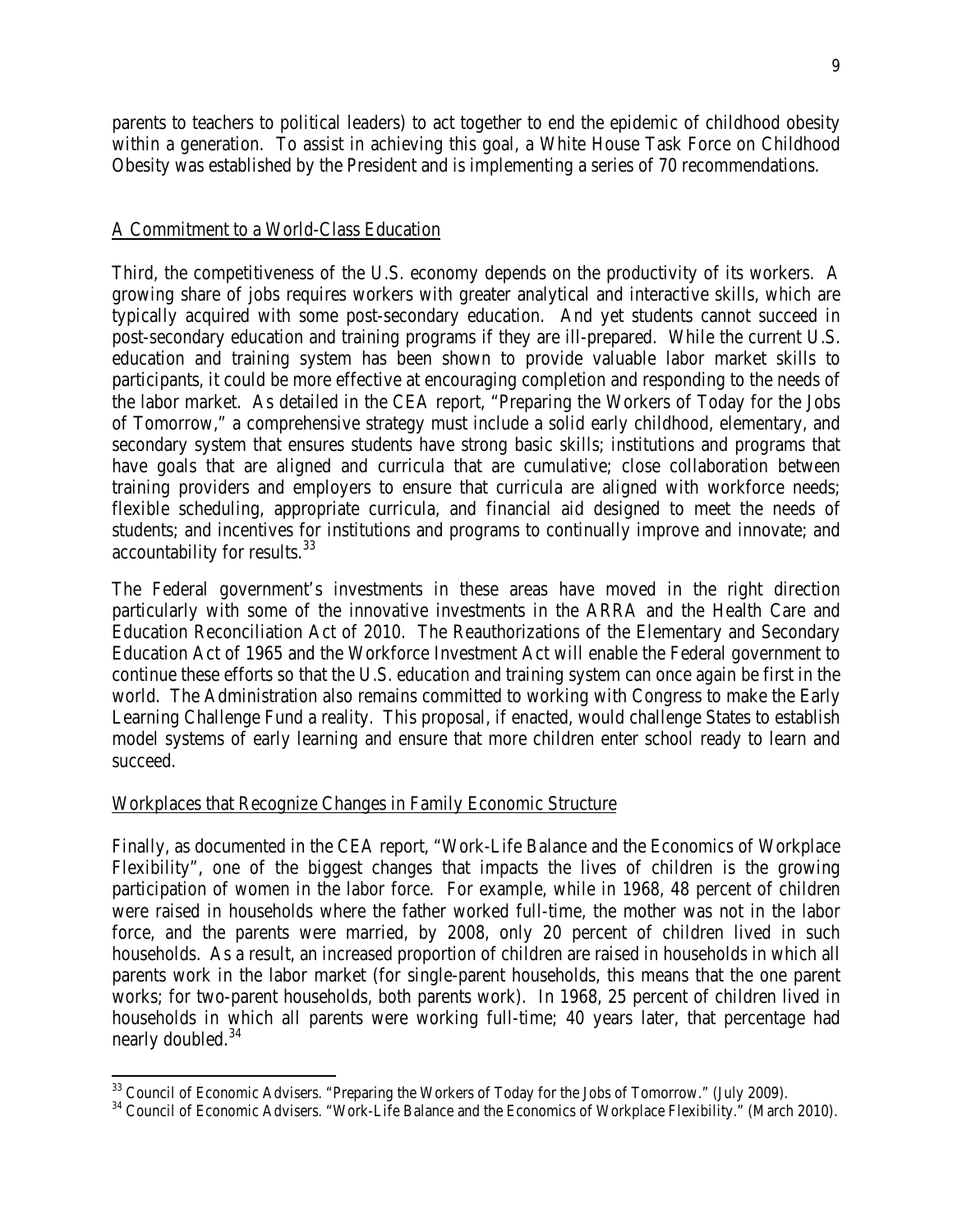In addition, compared with 1965, in 2003 women spent more time on market work and significantly less time on nonmarket work such as food preparation, kitchen cleanup, and washing clothes. For men, the patterns were reversed as they spent substantially fewer hours on market work and somewhat more hours on nonmarket work.<sup>[35](#page-9-0)</sup> With men and women both performing nonmarket and market work, often one or both of them need the ability to attend to family responsibilities such as taking children to doctors' appointments. And while many employers have adapted to the changing family circumstances of U.S. workers by providing flexibility in the work place (most commonly by allowing workers to periodically change when they work), many do not.

While the costs and benefits of adopting flexible work arrangements vary by employer, the benefits of adopting such management practices can outweigh the costs by reducing absenteeism, lowering turnover, improving the health of workers, and increasing productivity. As such, to the extent employers may not have accurate information about the costs and benefits of these practices and because benefits may extend beyond the individual employer and its workers, wider adoption of such policies and practices may well benefit firms, workers, and the U.S. economy as a whole, including children whose parents can more fully attend to their health care, schooling, and other needs.

#### **Conclusion**

 $\overline{\phantom{0}}$ 

While the well-being of children has improved along many dimensions over the past two to three decades, there is still work to be done especially in light of the recent economic recession. The Federal government has played, and must continue to play, a significant role in maintaining and accelerating progress through improved access to sound economic strategies that enable parents to provide for their children, quality health care, and high quality education from cradle to career. These investments are critical as our future prosperity depends on ensuring that American children from all backgrounds have the opportunity to become productive workers.

Thank you for your dedication to these issues and for holding this important hearing. I would be happy to address any questions that you may have.

<span id="page-9-0"></span><sup>&</sup>lt;sup>35</sup> See Table II in Aguiar, Mark, and Erik Hurst. "Measuring Trends in Leisure: The Allocation of Time Over Five Decades." *Quarterly Journal of Economics* 122, no. 3 (2007): 969-1006.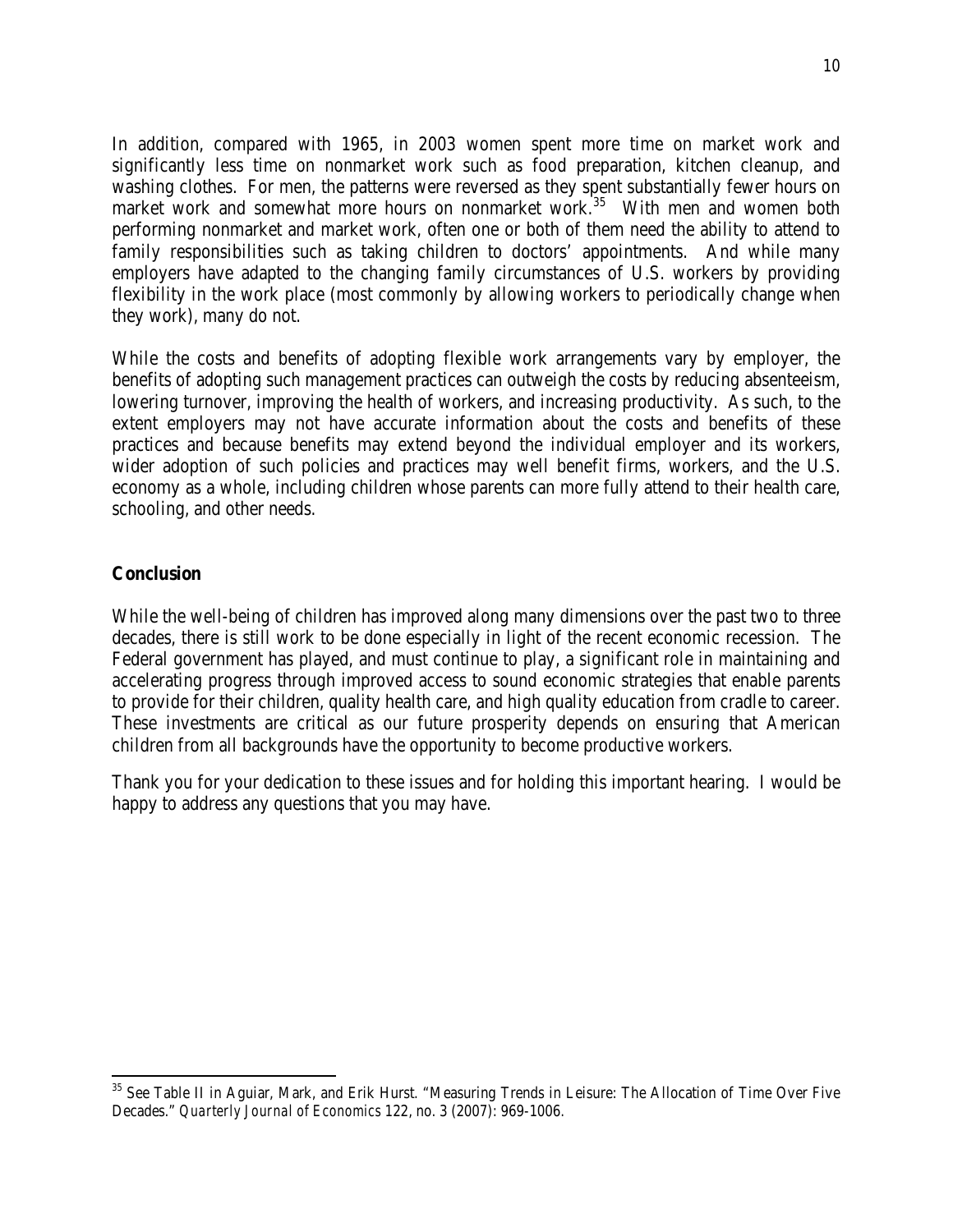|                                                                                                 | 1990                                | 2000    | 2007 | 2008 |  |
|-------------------------------------------------------------------------------------------------|-------------------------------------|---------|------|------|--|
| Children (Ages 0-17) Living in Poverty <sup>a</sup>                                             | Percent                             |         |      |      |  |
| Below 100% Poverty                                                                              | 20.6                                | 16.2    | 18.0 | 19.0 |  |
| Below 50% Poverty                                                                               | 8.8                                 | 6.7     | 7.8  | 8.5  |  |
|                                                                                                 | Infant Deaths per 1,000 Live Births |         |      |      |  |
| Infant Mortality <sup>b</sup>                                                                   | 9.2                                 | 6.9     | 6.7  |      |  |
| Health Insurance Coverage <sup>c</sup> at Some Time<br>During the Year for Children (Ages 0-17) | Percent                             |         |      |      |  |
| Any Health Insurance                                                                            | 87.0                                | 88.4    | 89.0 | 90.1 |  |
| Public Health Insurance                                                                         | 21.9                                | 24.4    | 31.0 | 33.2 |  |
| Private Health Insurance                                                                        | 71.1                                | 70.2    | 64.2 | 63.5 |  |
|                                                                                                 |                                     | Percent |      |      |  |
| Children (Ages 2-19) who are Obese <sup>d</sup>                                                 | 10.0                                | 13.9    | 16.9 |      |  |

Table 1. Selected Indicators of Child Well-Being: Poverty, Infant Mortality, Health Insurance, and Obesity

<sup>a</sup> Percentages include children not related to the householder.

<sup>b</sup> Infant deaths are deaths before an infant's first birthday.

 $c$  Children are considered to be covered by health insurance if they had public or private coverage at any time during the year. Some children are covered by both types of insurance; hence, the sum of public and private is greater than the total. Public health insurance for children consists mostly of Medicaid, but also includes Medicare, the State Children's Health Insurance Programs (SCHIP), and the Civilian Health and Medical Care Program of the Uniformed Services (CHAMPUS/Tricare).

<sup>d</sup> Obesity defined as body mass index (BMI) greater than or equal to sex- and age-specific 95th percentile from the 2000 CDC Growth Charts. Excludes pregnant females. Obesity data presented are for the selected ranges of years: 1988-1994, 1999-2000, 2007-2008.

SOURCES: U.S. Bureau of Labor Statistics, Current Population Survey, Annual Social and Economic Supplements; The Annie E. Casey Foundation, KIDS COUNT Data Center, datacenter.kidscount.org; CDC/National Center for Health Statistics, National Health and Nutrition Examination Survey.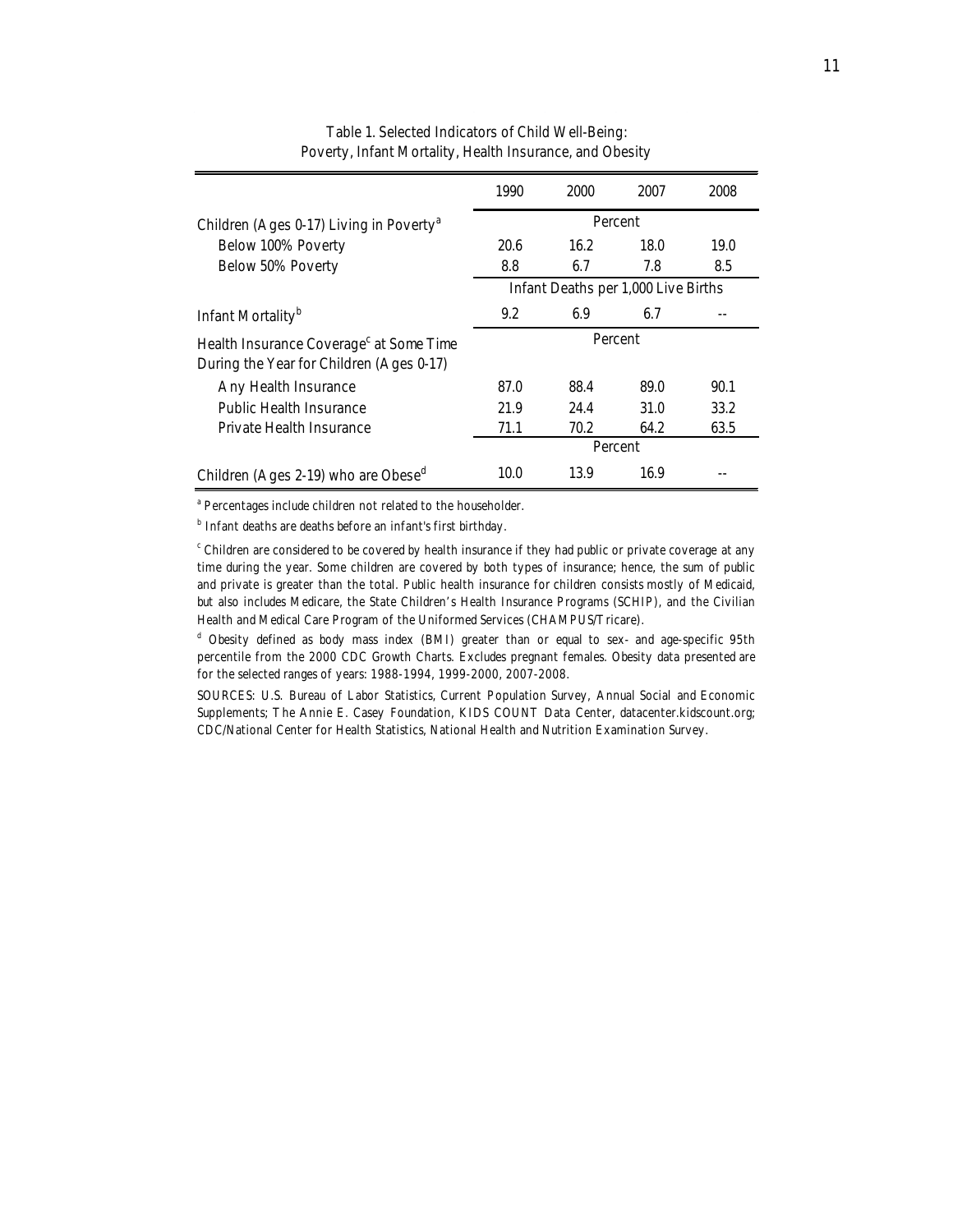

#### 12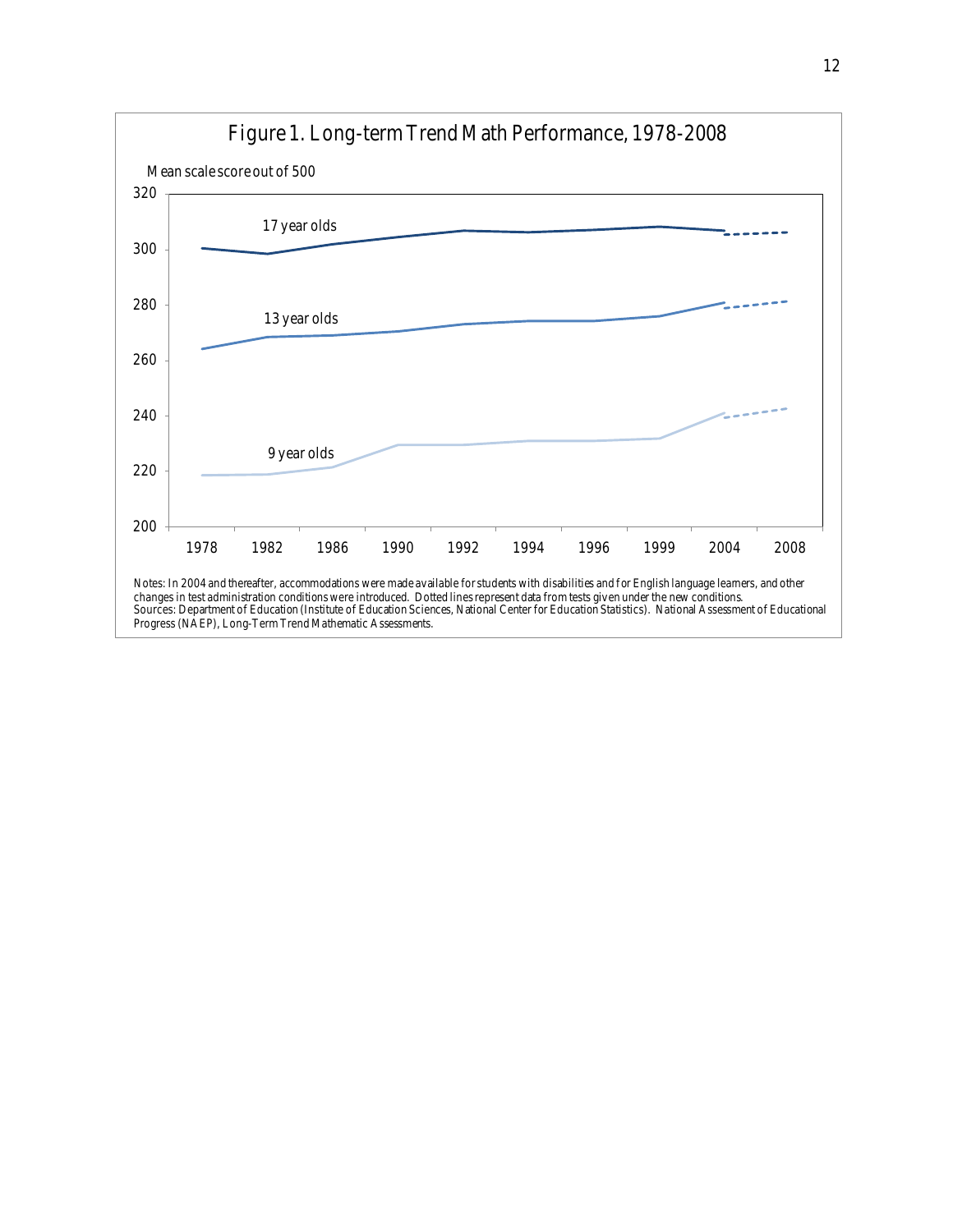# Figure 2. 8th Grade National Math and Reading Achievement Levels by Low-Income Status, 2009



Percent of 8th graders at or above proficient

 $\Box$ 

Notes: Low-income status is determined by eligibility for the National School Lunch Program (NSLP). Eligilibity for NSLP is determined by family income: free lunches are offered to those students whose family incomes are at or below 130 percent of the poverty level; reduced-price lunches are offered to those students whose family incomes are between 130 percent and 185 percent of the poverty level. Students are deemed "proficient" if they demonstrate age- or grade-appropriate competency over challenging subject matter and show an ability to apply knowledge to real-world situations.

Sources: U.S. Department of Education, Institute of Education Sciences, National Center for Education Statistics, National Assessment of Educational Progress (NAEP).